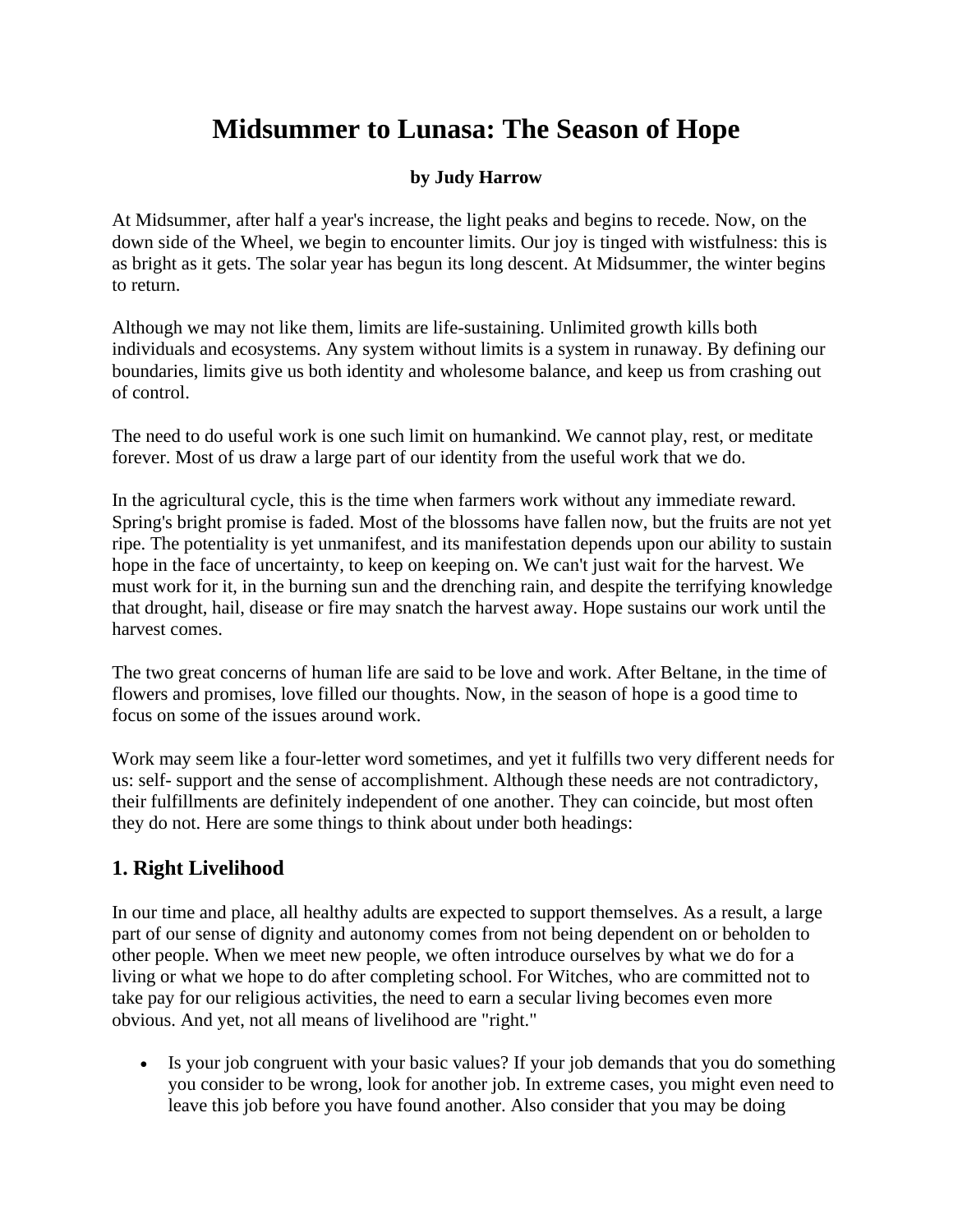something morally neutral, like operating a switchboard, in an organization whose overall purpose is contrary to your values. Do you know what the values of your organization really are? Find out.

- Do your employers respect you as a human being and as a worker? Are you being treated fairly at work? If not, there are a variety of ways to respond:
	- o If you feel a basic underlying sense of trust and respect with your supervisor, you can try open discussion of specific concerns. Proceed with caution -- today many managers and supervisors are trained to actively listen without any intention of doing anything about what they hear. This is a manipulative technique intended to de-fuse your legitimate anger, or even to identify, and later eliminate, "trouble makers."
	- o You can discuss your concerns with trusted co-workers, perhaps even organize a union (better yet, call in an already-established one), and, by working together, deal with management from a position of much greater strength.
	- o Always remember that your rights as a citizen extend into the workplace. If your hours and wages are not in accord with legal standards, if your workplace is hazardous or working conditions are bad for your health, if you are being subjected to discrimination on the basis of race, religion, age, gender (or, in the more enlightened jurisdictions, sexual preference), do not hesitate to call in the relevant government agency.
	- o If you are really unhappy with your job, and your efforts at improvement are not producing satisfactory results, you can look for another job. Update your resume, get an interview outfit together, and start watching the ads. Also, discreetly ask around. Most job openings are not advertised.
	- o Remember, you have a job. The bills are being paid. There's no need to grab the first thing that comes along. Be clear about exactly why you want to leave your present job, exactly what you want to be different about the next one. Be patient and careful. Don't make a change until you have good reason to believe it will bring the improvement you want.
- If your job is OK, but you're still not happy, you may want to think about a change of *occupation*. This is a lot more drastic change, and may take years to accomplish. You should start exploring the possibilities while you are employed by working through the exercises in a book like *What Color is Your Parachute?* or even consulting a vocational counselor. Exercises like these can also make interesting coven activities.

Many occupational changes require that you go back to school. Taking some of the introductory courses at night is another way to both explore and get a head start on the change if you decide you really want to do it. Some new careers can also be explored through volunteer work.

• As you work through these decisions and changes, remember that you are a Witch. Do not ignore or disconnect your magic while approaching such apparently secular areas of your life. Divination and pathworking can help you extrapolate the possible outcomes of various choices. Spellwork can help awaken and strengthen the energies you need in order make any desired changes, or simply to keep your secular career going in a direction you like. There are Deities Who guide and empower the working world. All this is your heritage and a very useful resource.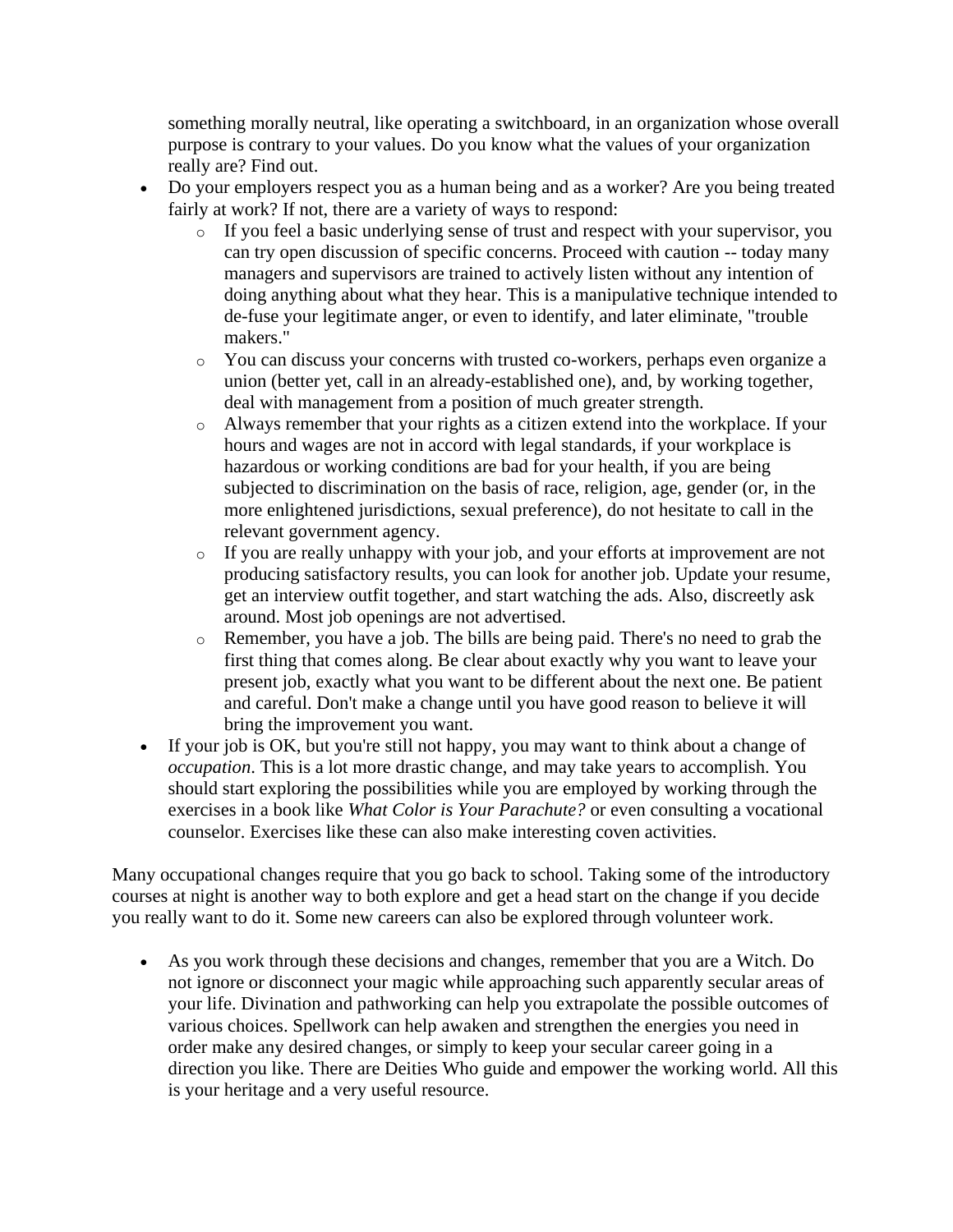## **2. Meaningful contributions**

Self-actualized adults need to know that what they do matters in this world. We need a sense of accomplishment. To really focus in on this issue, two clear distinctions are required:

- Meaningful contribution has nothing to do with whether or not we are paid for this work. Our modern habit of evaluating activities by their earning power often distracts us from their real worth. Remember, reading with a young child is an equally profound contribution to that child's development whether it is being done by a salaried schoolteacher or an unpaid parent. On the other hand, the kind of endless paper- pushing that many of us do all day may bring in the bacon, but it leaves us at quitting time with no real sense of accomplishment at all. What do you do as a priest/ess that brings you that sense of accomplishment?
- Meaningful contribution is equally independent of creative self-expression. You can have a valid art practice without sharing your work with anyone else. On the other hand, most of the ordinary chores of home care - dusting, washing the dishes, laundry - are real contributions to a family's well-being that involve little or no creativity. And you can feel good looking at a clean kitchen. What are the ordinary chores that sustain the life of a coven, a community, the Earth?

Priest/esses get a great deal of satisfaction from our religious work. For those of us who follow the Old Ways, that's *all* we get -- no extrinsic rewards follow. It's helpful, then, to remember that a sense of real accomplishment is an equally important need, and one that many day-jobs leave unfulfilled.

Since our religion is not at all organized -- and most of us prefer it that way -- there's no central authority to assess our talents and strengths and assign us to places where our work is most needed. The tasks of knowing oneself and developing one's own religious career devolves on each individual Witch.

Another way of saying this: we're not getting paid for this, nor are we being bossed. That leaves us free. We can do the things that we enjoy doing, and that we believe are really needed. We can do the things through which we continue to learn and grow. We can -- and we should -- be selfdirected as priest/esses.

Here are some questions to ask ourselves as we reflect on our work during this season of hope.

- What are your talents? What subjects did you like best (and least) in school? What are your hobbies (or what were your hobbies when you had them)? What were the results of any aptitude tests you took?
- How might those relate to any needs that you perceive among the Wicca or within the more general Pagan community? How might they address the needs of the Earth?
- What are your temperaments? What kinds of work do you most (and least) enjoy? Would you rather work alone or as part of a team? Do you prefer to work with information, people or things? Are you more drawn to building Pagan community or creating Pagan culture?